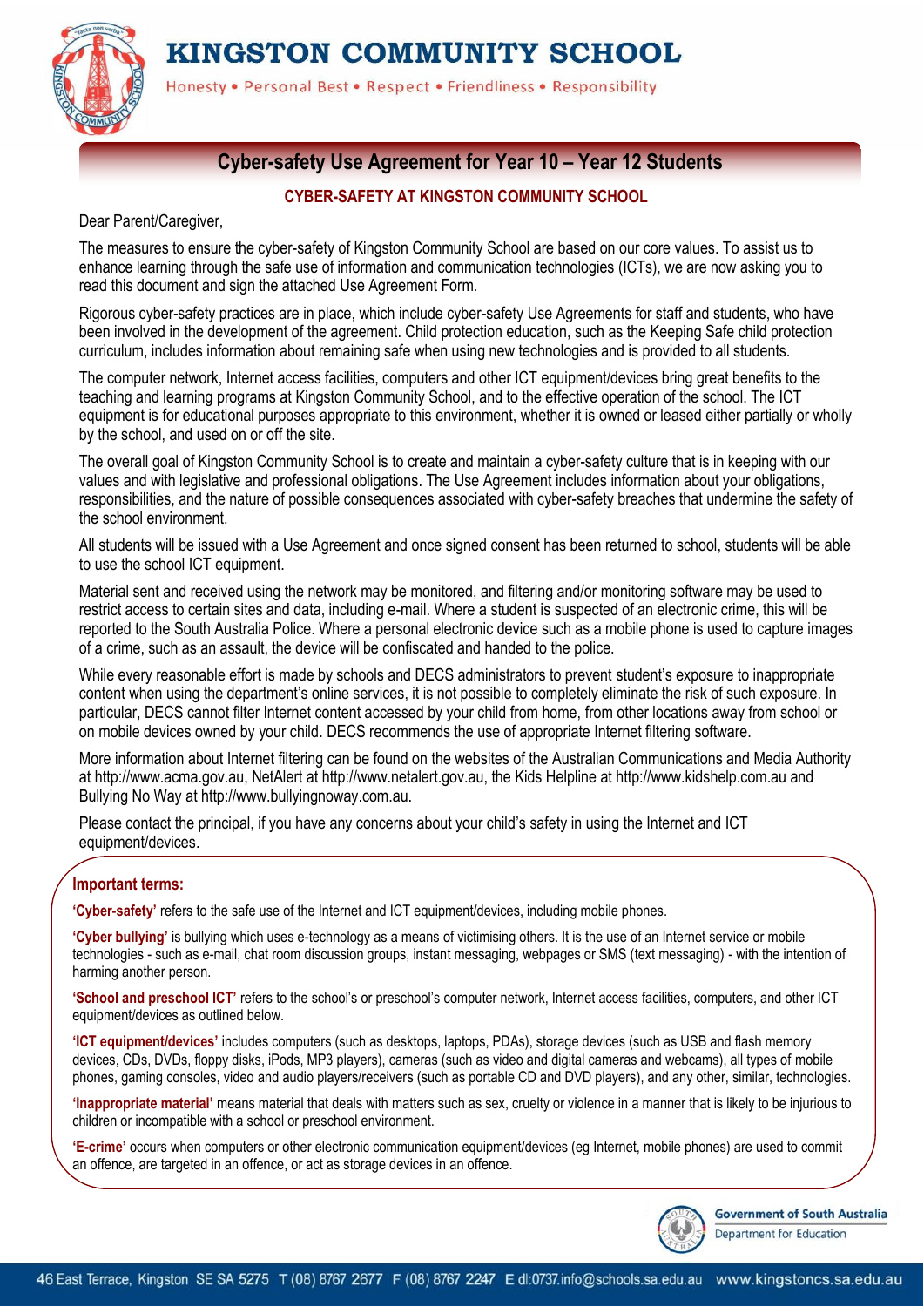### **Strategies to help keep Kingston Community School Students Cyber-safe**

Parents/caregivers play a critical role in developing knowledge, understanding and ethics around their child's safety and safe practices for themselves and the people around them regardless of the time of day. Being cyber-safe is no exception and we invite you to discuss with your child the following strategies to help us stay safe when using ICT at school and after formal school hours.

- **1.** I will not use school ICT equipment until my parents/caregivers and I have signed my Use Agreement Form and the completed form has been returned to school.
- **2.** If I have my own user name, I will log on only with that user name. I will not allow anyone else to use my name.
- **3.** I will keep my password private.
- **4.** While at school or a school related activity, I will inform the teacher of any involvement with any ICT material or activity that might put me or anyone else at risk (eg bullying or harassing).
- **5.** I will use the Internet, e-mail, mobile phones or any ICT equipment only for positive purposes, not to be mean, rude or offensive, or to bully, harass, or in any way harm anyone else, or the school itself, even if it is meant as a joke.
- **6.** I will use my mobile phone/s only at the times agreed to by the school during the school day.
- **7.** I will go online or use the Internet at school only when a teacher gives permission and an adult is present.
- **8.** While at school, I will:
	- access, attempt to access, download, save and distribute only age appropriate and relevant material
	- report any attempt to get around or bypass security, monitoring and filtering that is in place at school.
- **9.** If I accidentally access inappropriate material, I will:
	- not show others
	- turn off the screen or minimise the window
	- report the incident to a teacher immediately.
- **10.** To ensure my compliance with copyright laws, I will download or copy files such as music, videos, games or programs only with the permission of a teacher or the owner of the original material. If I infringe the Copyright Act 1968, I may be personally liable under this law. This includes downloading such files as music, videos, games and programs.
- **11.** My privately owned ICT equipment/devices, such as a laptop, mobile phone, USB/portable drive I bring to school or a school related activity, also is covered by the Use Agreement. Any images or material on such equipment/devices must be appropriate to the school environment.
- **12.** Only with written permission from the teacher will I connect any ICT device to school ICT, or run any software (eg a USB/portable drive, camera or phone). This includes all wireless/Bluetooth technologies.
- **13.** I will ask my teacher's permission before I put any personal information online. Personal identifying information includes any of the following:
	- my full name
	- my address
	- my e-mail address
	- my phone numbers
	- photos of me and/or people close to me.
- **14.** I will respect all school lCTs and will treat all ICT equipment/devices with care. This includes:
	- not intentionally disrupting the smooth running of any school ICT systems
		- not attempting to hack or gain unauthorised access to any system
		- following all school cyber-safety strategies, and not joining in if other students choose to be irresponsible with ICTs
		- reporting any breakages/damage to a staff member.
- **15.** The school may monitor traffic and material sent and received using the school's ICT network. The school may use filtering and/or monitoring software to restrict access to certain sites and data, including e-mail.
- **16.** The school may monitor and audit its computer network, Internet access facilities, computers and other school ICT equipment/devices or commission an independent forensic audit. Auditing of the above items may include any stored content, and all aspects of their use, including e-mail.
- **17.** If I do not follow cyber-safe practices, the school may inform my parents/caregivers. In serious cases, the school may take disciplinary action against me. My family may be charged for repair costs. If illegal material or activities are involved or e-crime is suspected, it may be necessary for the school to inform the police and hold securely personal items for potential examination by police. Such actions may occur even if the incident occurs off-site and/or out of school hours.